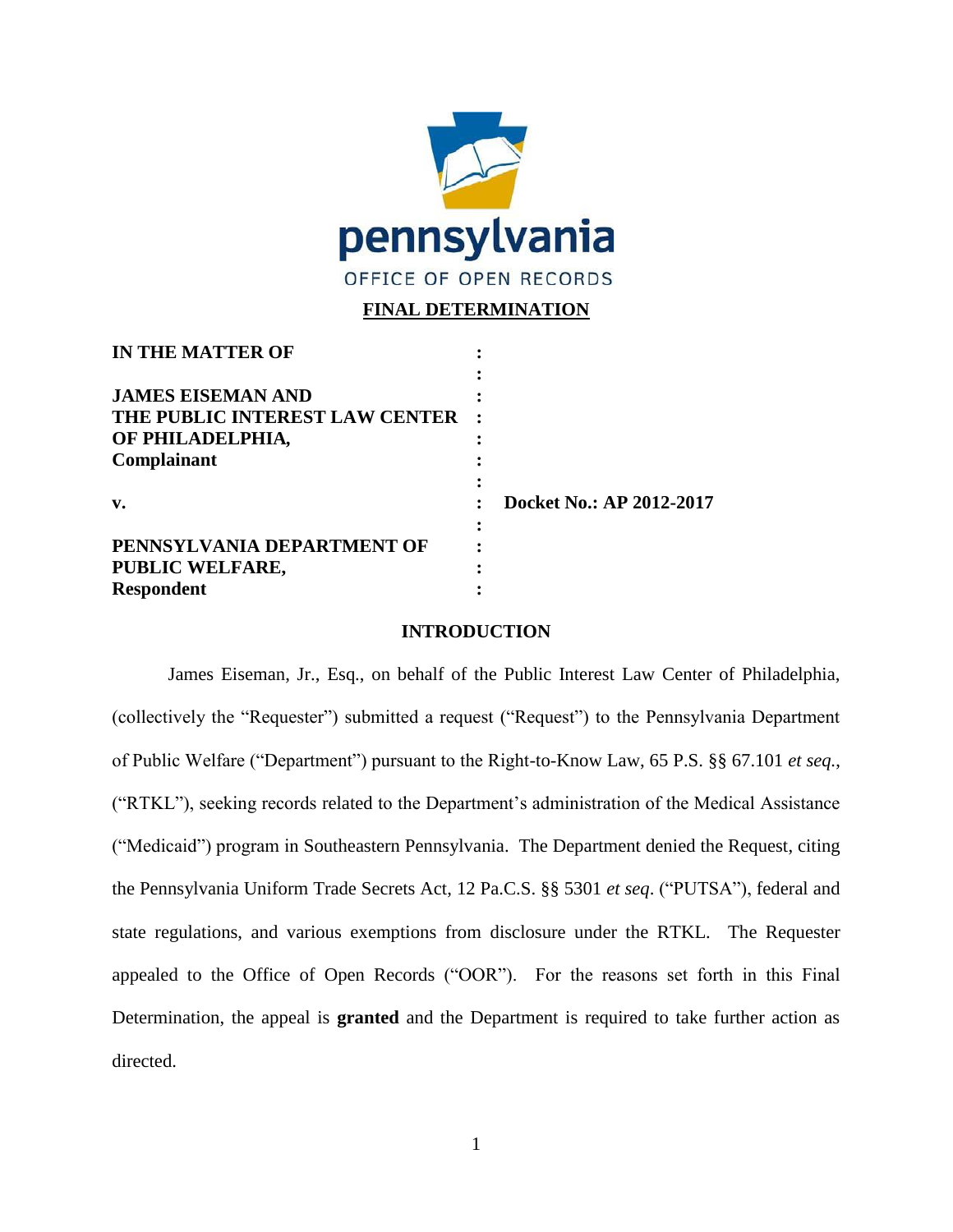### **FACTUAL BACKGROUND**

On October 3, 2012, the Request was filed, seeking, for the period July 1, 2008 through

June 30, 2012:

Each and every document, including contracts, rate schedules and correspondence in [the Department's] possession, custody, or control that: (a) sets forth the amount for any one or more dental procedure codes that any Medicaid HMO and/or Medicaid Dental Subcontractor pays or has paid to dentists (and/or other providers of dental services) for the provision of dental services to Medicaid recipients in Southeastern Pennsylvania, or (b) otherwise establishes the rate of payment by which any Medicaid HMO and/or Medicaid Dental Subcontractor compensates or has compensated dentists (and/or other providers of dental services) for the provision of dental services to Medicaid recipients in Southeastern Pennsylvania.

Thus, the Request seeks payment rate information Medicaid insurers pay to dentists, as well as

payment rate information Medicaid insurers pay to dental subcontractors and the payment rates those dental subcontractors pay to dentists. On November 13, 2012, after extending the period to respond by thirty (30) days pursuant to 65 P.S. § 67.902(b), the Department denied the Request, stating that the Department had notified five Managed Care Organizations ("MCOs") and two dental subcontractors of the Request and that each entity had notified the Department that the requested records are exempt from disclosure. Specifically, the Department argued that the requested records are exempt pursuant to:

- PUTSA:
- Section 708(b)(11) of the RTKL (exempting from disclosure "[a] record that constitutes or reveals a trade secret or confidential proprietary information");
- "[T]he Department of Health regulation that appears at 28 Pa. Code § 9.604;" and
- "[O]ther state and/or federal regulations and/or statutes."

On December 3, 2012, the Requester timely appealed to the OOR, challenging the denial and stating grounds for disclosure. The OOR invited both parties to supplement the record and directed the Department to notify any third parties of their ability to participate in this appeal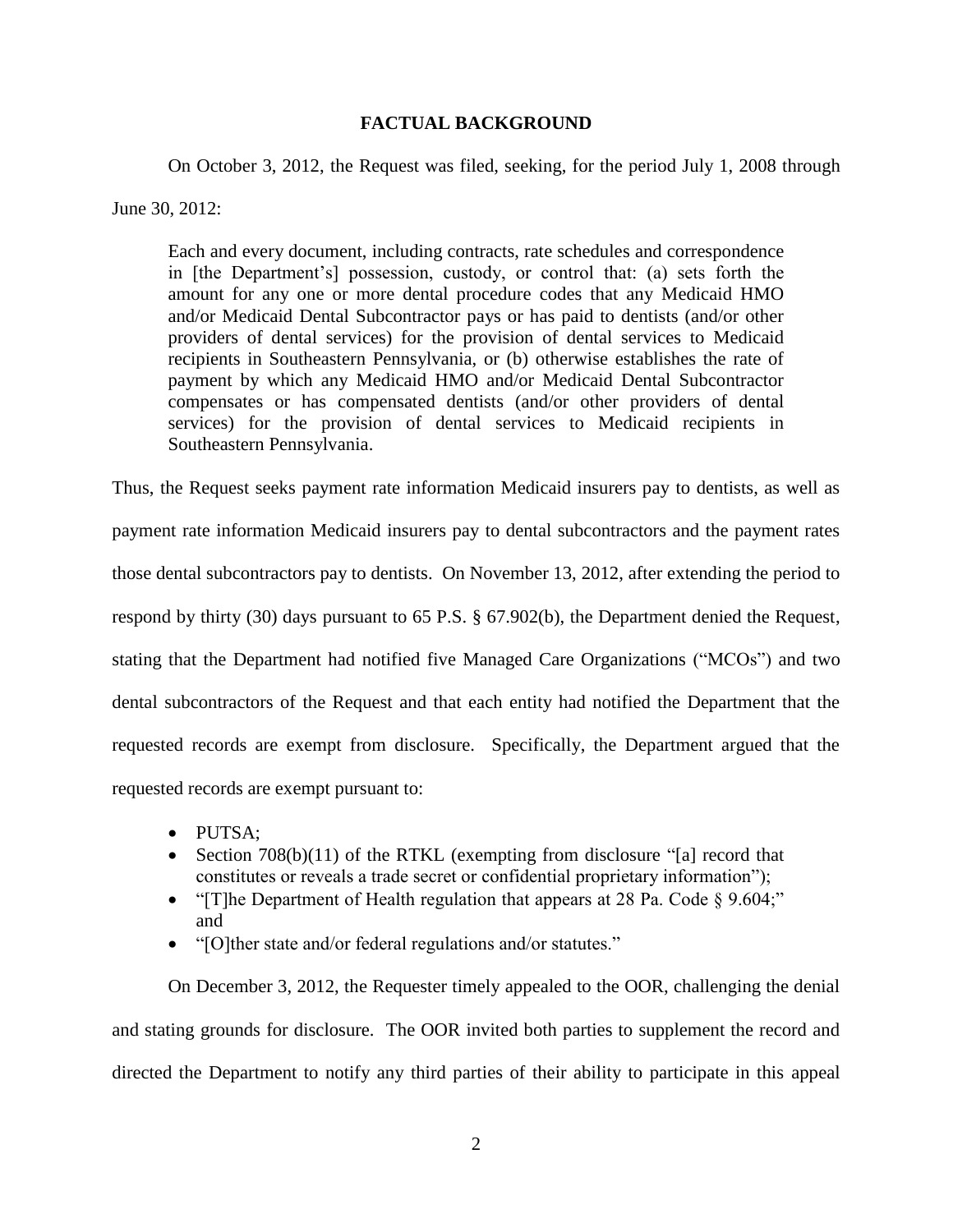pursuant to 65 P.S. § 67.1101(c). On December 13, 2012, the Department provided a position statement, explaining that it had notified the relevant third parties and that the third parties would be providing evidence and argument. On December 18, 2012, Dental Benefit Providers, Inc., UnitedHealthcare of Pennsylvania, Inc. d/b/a UnitedHealthcare Community Plan, HealthAmericaPennsylvania, Inc. d/b/a CoventryCares (collectively "Group A") and Aetna Better Health, Inc., Health Partners of Philadelphia, Inc., Keystone Mercy Health Plan, Amerihealth Mercy Health Plan, and DentaQuest, L.L.C. (collectively "Group B") asserted a direct interest in the records subject to this appeal and requested to participate and provide information pursuant to 65 P.S. § 67.1101(c).<sup>1</sup> On December 21, 2012, both requests were granted, and the OOR established a briefing schedule for the parties.

On January 14, 2013, Group A provided a position statement, along with the affidavits of Heather Cianfrocco, President of UnitedHealthcare Community & State Northeast Region; Paul Hebert, President of Dental Benefit Providers, Inc.; and Nancy Hardy, Vice President of Operations for HealthAmerica Pennsylvania, Inc. Also on January 14, 2013, Group B provided a position statement, along with the affidavits of Denise Croce, CEO of Aetna Better Health Inc.; John Sehi, Vice-President of Finance for Health Partners of Philadelphia, Inc.; William Morsell, Senior Vice-President of Keystone Mercy Health Plan; and Mark Haraway, Regional Vice President of DentaQuest, L.L.C.

On January 28, 2013, the Requester provided a position statement. Finally, on April 3, 2013, the third parties made final submissions.

 $\overline{a}$ 

<sup>&</sup>lt;sup>1</sup> Group A and Group B will be collectively referred to as "the third parties," or, alternatively "MCOs" or "dental subcontractors" respectively.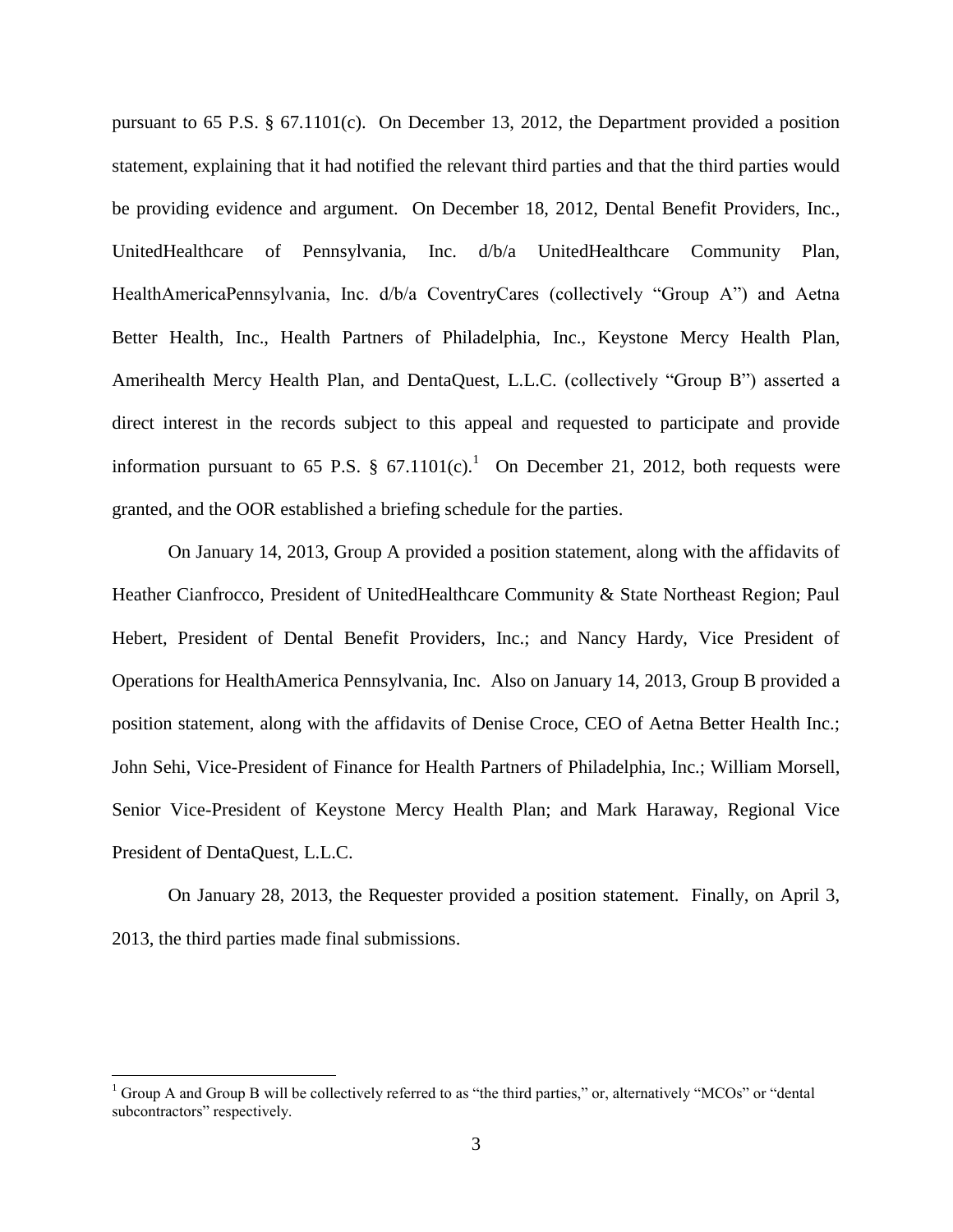#### **LEGAL ANALYSIS**

The RTKL is "designed to promote access to official government information in order to prohibit secrets, scrutinize the actions of public officials and make public officials accountable for their actions." *Bowling v. OOR*, 990 A.2d 813, 824 (Pa. Commw. Ct. 2010), *appeal granted*  15 A.3d 427 (Pa. 2011). The OOR is authorized to hear appeals for all Commonwealth and local agencies. *See* 65 P.S. § 67.503(a). An appeals officer is required "to review all information filed relating to the request" and may consider testimony, evidence and documents that are reasonably probative and relevant to the matter at issue. 65 P.S.  $\S$  67.1102(a)(2). An appeals officer may conduct a hearing to resolve an appeal. The decision to hold a hearing or not hold a hearing is discretionary and non-appealable. *Id*.; *Giurintano v. Dep't of Gen. Servs.*, 20 A.3d 613, 617 (Pa. Commw. Ct. 2011). Here, neither party requested a hearing and the OOR has the necessary, requisite information and evidence before it to properly adjudicate the matter.

The Department is a Commonwealth agency subject to the RTKL that is required to disclose public records. 65 P.S. § 67.301. Records in possession of a Commonwealth agency are presumed public unless exempt under the RTKL or other law or protected by a privilege, judicial order or decree. *See* 65 P.S. § 67.305. Upon receipt of a request, an agency is required to assess whether a record requested is within its possession, custody or control and respond within five business days. 65 P.S. § 67.901.

Section 708 of the RTKL clearly places the burden of proof on the public body to demonstrate that a record is exempt. In pertinent part, Section 708(a) states: "(1) The burden of proving that a record of a Commonwealth agency or local agency is exempt from public access shall be on the Commonwealth agency or local agency receiving a request by a preponderance of the evidence." 65 P.S. § 67.708(a). Preponderance of the evidence has been defined as "such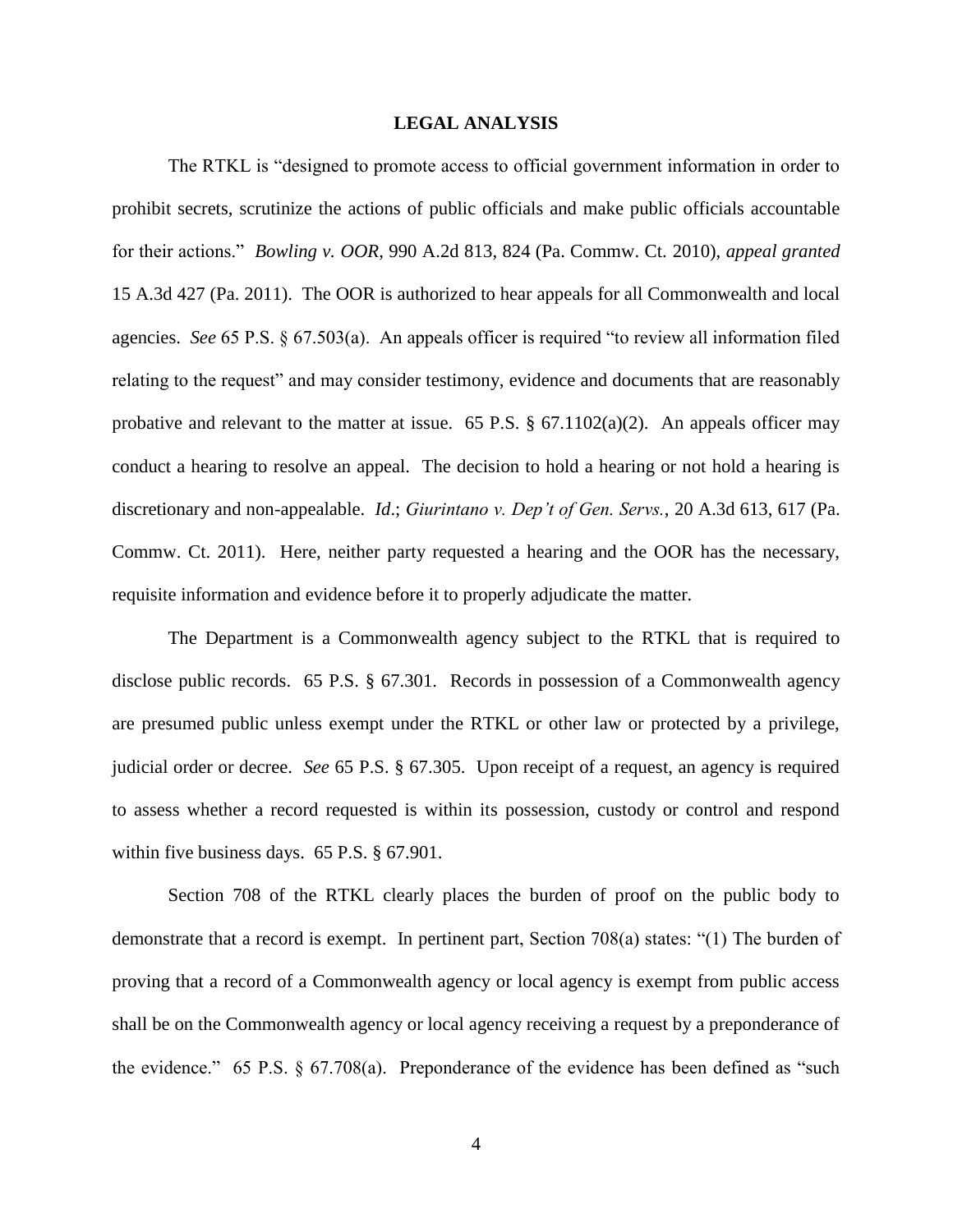proof as leads the fact-finder . . . to find that the existence of a contested fact is more probable than its nonexistence." *Pa. State Troopers Ass'n v. Scolforo*, 18 A.3d 435, 439 (Pa. Commw. Ct. 2011) (quoting *Dep't of Transp. v. Agric. Lands Condemnation Approval Bd.*, 5 A.3d 821, 827 (Pa. Commw. Ct. 2010)).

#### **1. PUTSA does not apply**

The third parties argue that the responsive records are protected from disclosure pursuant to the Pennsylvania Uniform Trade Secrets Act ("PUTSA"), 12 Pa. C.S. §§ 5301 *et seq*. However, the OOR has held that since PUTSA and the RTKL define "trade secret" identically, there "is no reason why the PUTSA should be interpreted to create a basis for withholding records independent from the RTKL." *Eiseman v. Pennsylvania Department of Public Welfare*, OOR Dkt. AP 2011-1098, 2012 PA O.O.R.D. LEXIS 1198. As the Department has raised Section 708(b)(11) of the RTKL, which exempts from disclosure trade secrets, the OOR need not consider the merits of PUTSA here.

#### **2. Federal and state regulations do not apply to these records**

The third parties argue that responsive records are confidential pursuant to federal and state regulations. *See* 45 C.F.R. §§ 5.65(B)(4)(ii); 74.53(f); 28 Pa. Code § 9.604(a)(8). However, none of these regulations are applicable to the respondent Department of Public Welfare. The cited federal regulations pertain only to the U.S. Department of Health and Human Services. *See*, *e.g.*, 45 C.F.R. § 5.1 ("This part contains the rules that the Department of Health and Human Services (HHS) follows in handling requests for records under the Freedom of Information Act (FOIA)"). Similarly, the cited state regulation applies only to the Pennsylvania Department of Health. *See* 28 Pa. Code § 9.602 (defining "Department" as "[t]he Department of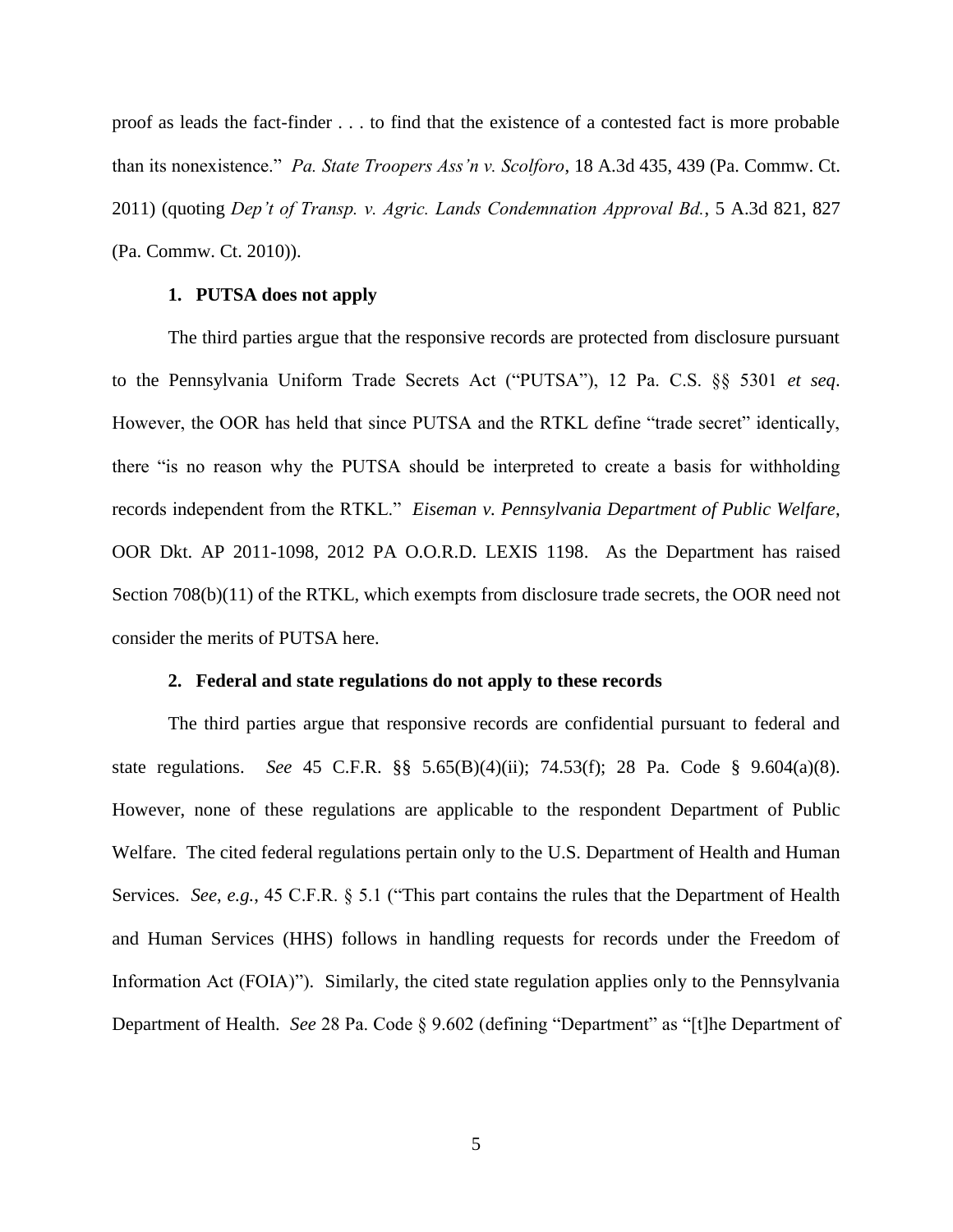Health of the Commonwealth"). Therefore, none of the cited regulations prohibit the Department's disclosure of the records at issue.

# **3. Sections 708(b)(5), 708(b)(6), and 708(b)(28) of the RTKL are no longer at issue**

On appeal, the third parties argue that some responsive records<sup>2</sup> contain "identifiable" health information" and are thus exempt from disclosure pursuant to Sections 708(b)(5), 708(b)(6), and 708(b)(28) of the RTKL. However, on appeal, the Requester has limited the scope of its appeal "to those documents that set forth the fees the MCOs and/or their dental subcontractors pay dentists that do not contain any such individual identifying information or individual health information." Therefore, the applicability of these exemptions is no longer at issue.

## **4. The Department is required to obtain records in the possession of the dental subcontractors related to the payment rates paid to dentists**

The Requester argues that records in the possession of dental subcontractors are public records required to be disclosed under the RTKL. Thus, the Requester argues that, in addition to the payment rates paid by the Department to the MCOs, and the payment rates the MCOs pay to both dental subcontractors and dentists, the Requester is also entitled to records of the payment rates paid by the dental subcontractors to dentists. Records in the possession of entities under contract with a Commonwealth or local agency to perform a governmental function may be subject to disclosure under the RTKL. *See* 65 P.S. § 67.506(d).

Section 506(d) of the RTKL states:

 $\overline{a}$ 

A public record that is not in the possession of an agency but is in the possession of a party with whom the agency has contracted to perform a governmental function on behalf of the agency, and which directly relates to the governmental

 $2$  Ms. Croce's affidavit refers to these records as "encounter files" and explains that they "contain members' names and identification numbers, listings of the health care services delivered to the member, other confidential personal and medical information relevant to the service, and the rates for the services provided."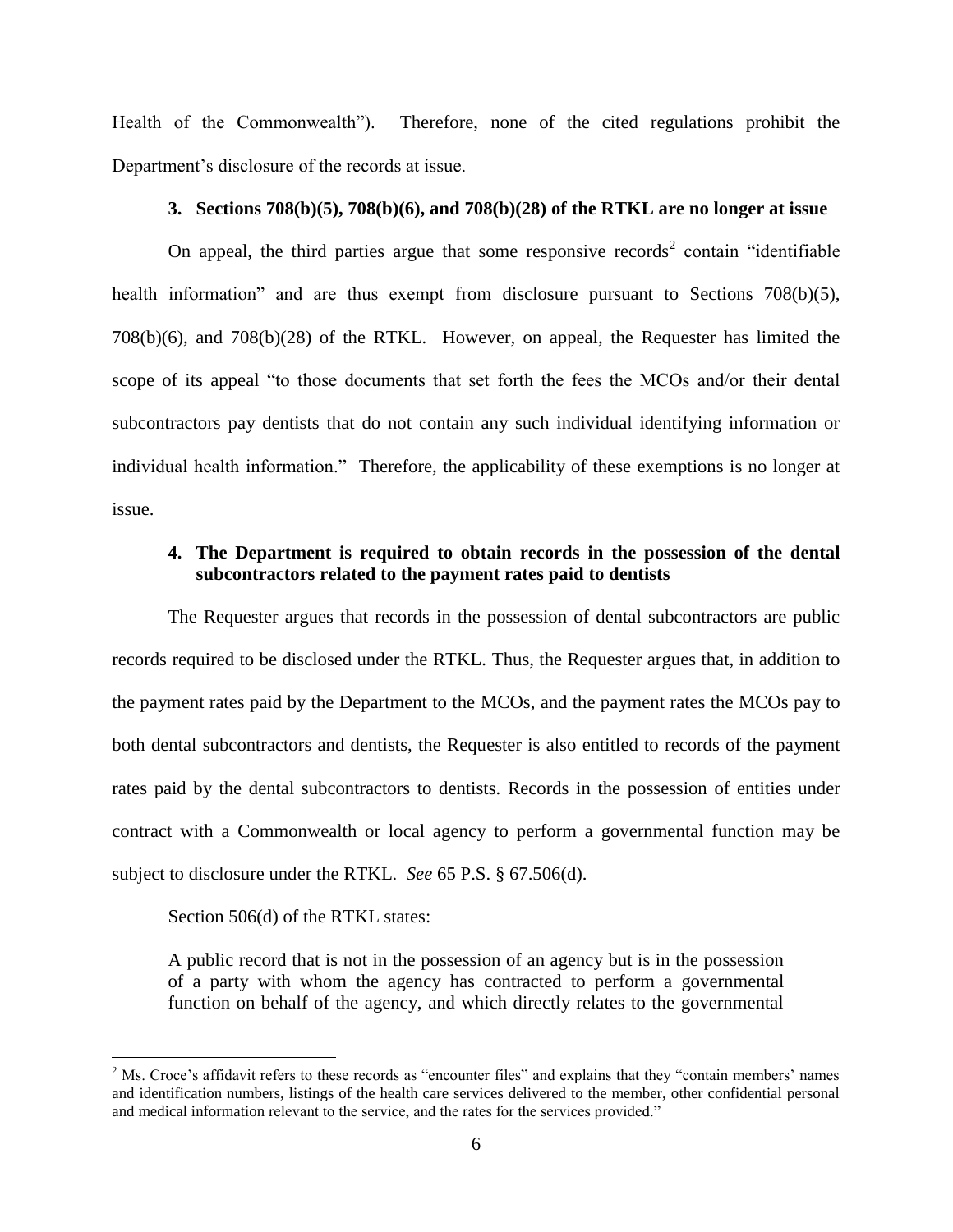function and is not exempt under this act, shall be considered a public record of the agency for purposes of this act.

65 P.S. § 67.506(d)(1). It is undisputed that Section 506(d) is applicable to the MCOs contracting with the Department. In addition, in *Eiseman, supra,* the OOR also held that the RTKL is applicable to medical providers entering into an agreement with the MCOs to provide medical services. Thus, records related to rates paid to the dental subcontractors by the MCOs are subject to public disclosure. However, the dental subcontractors – DentaQuest, L.L.C. and Dental Benefit Providers, Inc. – argue that Section 506(d) is inapplicable to records in the possession of these subcontractors as they relate to the payment rates the dental subcontractors pay to dentists because the dental subcontractors have not contracted directly with the Department. Instead, the dental subcontractors have contracted directly with the MCOs to provide dental services. The MCOs, in turn, are under contract with the Department to provide health insurance for Medicaid beneficiaries.

The dental subcontractors argue that *Office of the Budget v. Office of Open Records* supports its position. In that case, the requester sought payroll certifications in the possession of a subcontractor for a project in the City of York, which received grant funds from the Office of the Budget ("Budget") for the project. 11 A.3d 618 (Pa. Commw. Ct. 2011). Because there was no contract between Budget and the City of York, the OOR found that Section 506(d) was not applicable. However, the OOR held that Budget possessed the records under Section 901 of the RTKL because it had the authority and duty under the grant agreement with the City of York to ensure that subcontractors comply with the Pennsylvania Prevailing Wage Act. On appeal, the Commonwealth Court reversed, holding that an interpretation that records "not in the possession of a government agency and not related to a contract to perform a governmental function … are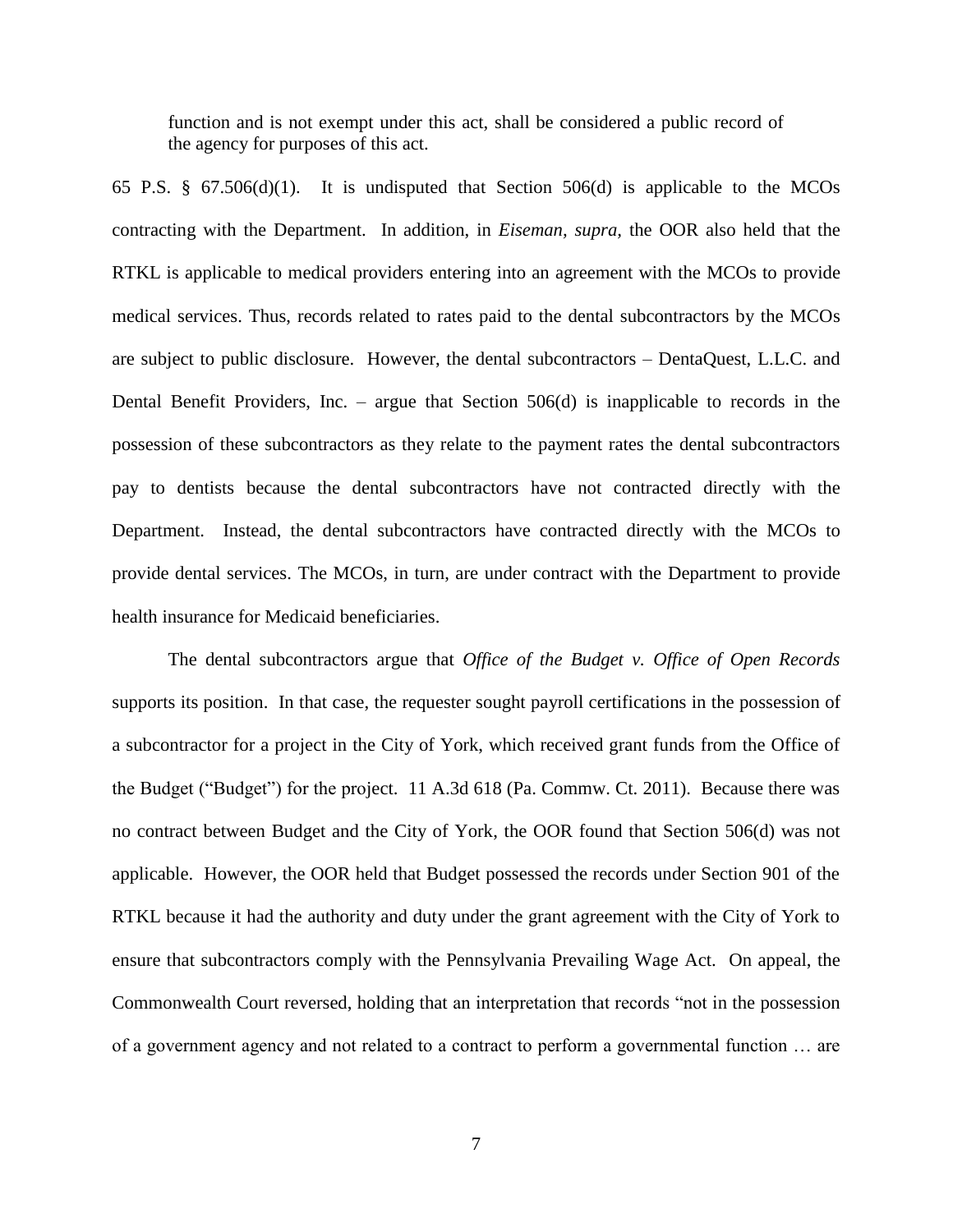disclosable to the public if any government agency has a legal right to review those records … would greatly broaden the scope of the RTKL beyond its explicit language." *Id.* at 623.

*Office of the Budget* is inapplicable to the present matter for two reasons. First of all, that case did not involve Section 506(d) of the RTKL. Secondly, the records at issue here *do* relate to a contract to perform a governmental function. The Department has contracted with the MCOs to provide medical services under the Medicaid program, and those MCOs have in turn subcontracted with the dental subcontractors to provide dental services to Medicaid recipients The fact that the MCOs would in turn hire subcontractors is clearly contemplated by the agreements between the Department and the MCOs, wherein the Department "has ready access to any and all documents and records of transactions pertaining to the provision of services to Recipients," including those records in the possession of the dental subcontractors.

The OOR finds that Section 506(d) is applicable to records in the possession of the dental contractors. While the Department does not contract directly with the dental subcontractors, the dental subcontractors contract with the MCOs to perform services for the Department. Because the records sought directly relate to a governmental function being performed by the dental subcontractors, these records should be subject to public access. The OOR finds that any other interpretation would frustrate the intent of Section 506(d) by making records showing how public monies are spent unavailable to the public even though they directly relate to a governmental function and a contract with a governmental agency.

## **5. Section 708(b)(11) does not protect these records from disclosure**

The Department and the third parties argue that the requested records are exempt from disclosure as confidential proprietary information and trade secrets. Section 708(b)(11) of the RTKL exempts from disclosure records that reveal "trade secrets" or "confidential proprietary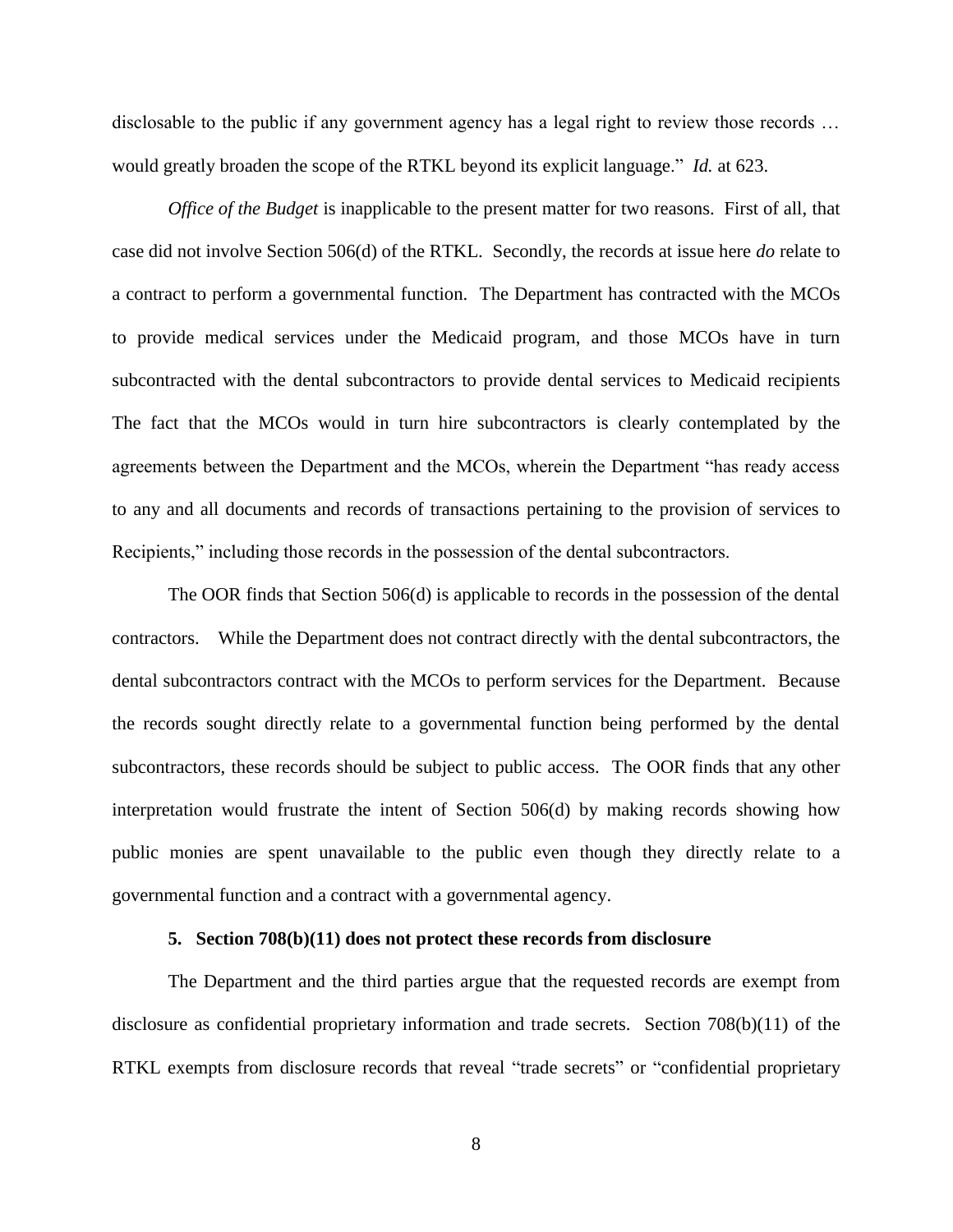information." *See* 65 P.S. § 67.708(b)(11). These terms are defined in Section 102 of the RTKL as follows:

Confidential proprietary information: Commercial or financial information received by an agency: (1) which is privileged or confidential; **and** (2) the disclosure of which would cause substantial harm to the competitive position of the [entity] that submitted the information.

Trade secret: Information, including a formula, drawing, pattern, compilation, including a customer list, program, device, method, technique or process that: (1) derives independent economic value, actual or potential, from not being generally known to and not being readably ascertainable by proper means by other persons who can obtain economic value from its disclosure or use; **and** (2) is the subject of efforts that are reasonable under the circumstances to maintain its secrecy.

65 P.S. § 67.102 (emphasis added). An agency must establish that both elements of these twopart tests are met in order for the exemption to apply. *See Sansoni v. Pennsylvania Housing Finance Agency*, OOR Dkt. AP 2010-0405, 2010 PA O.O.R.D. LEXIS 375; *see also Office of the Governor v. Bari*, 20 A.3d 634 (Pa. Commw. Ct. 2011) (involving confidential proprietary information).

In *Eiseman*, *supra*, the OOR found that the direct interest participants, which included some of the third parties participating in the present appeal, did not meet their burden of proving that provider rates are exempt from disclosure pursuant to Section 708(b)(11). In making that determination, the OOR relied on *Lukes*, *supra*. In that case, decided under the prior Right-to-Know Law, the Commonwealth Court found that provider agreements disclosing payment rates did not constitute trade secrets. Specifically, the Court found:

[T]here is no basis on upon which to conclude that the Provider Agreements, which the [insurance company] entered into with provider hospitals at the direction of DPW for the disbursement of public funds, are trade secrets. While the Interveners presented evidence that the Provider Agreements contain confidentiality provisions and are not known outside of the [insurance company and hospitals], a party that voluntarily participates in a public program and is receiving and disbursing public funds in furtherance of that program has no legitimate basis to assert that these activities are private and should be shielded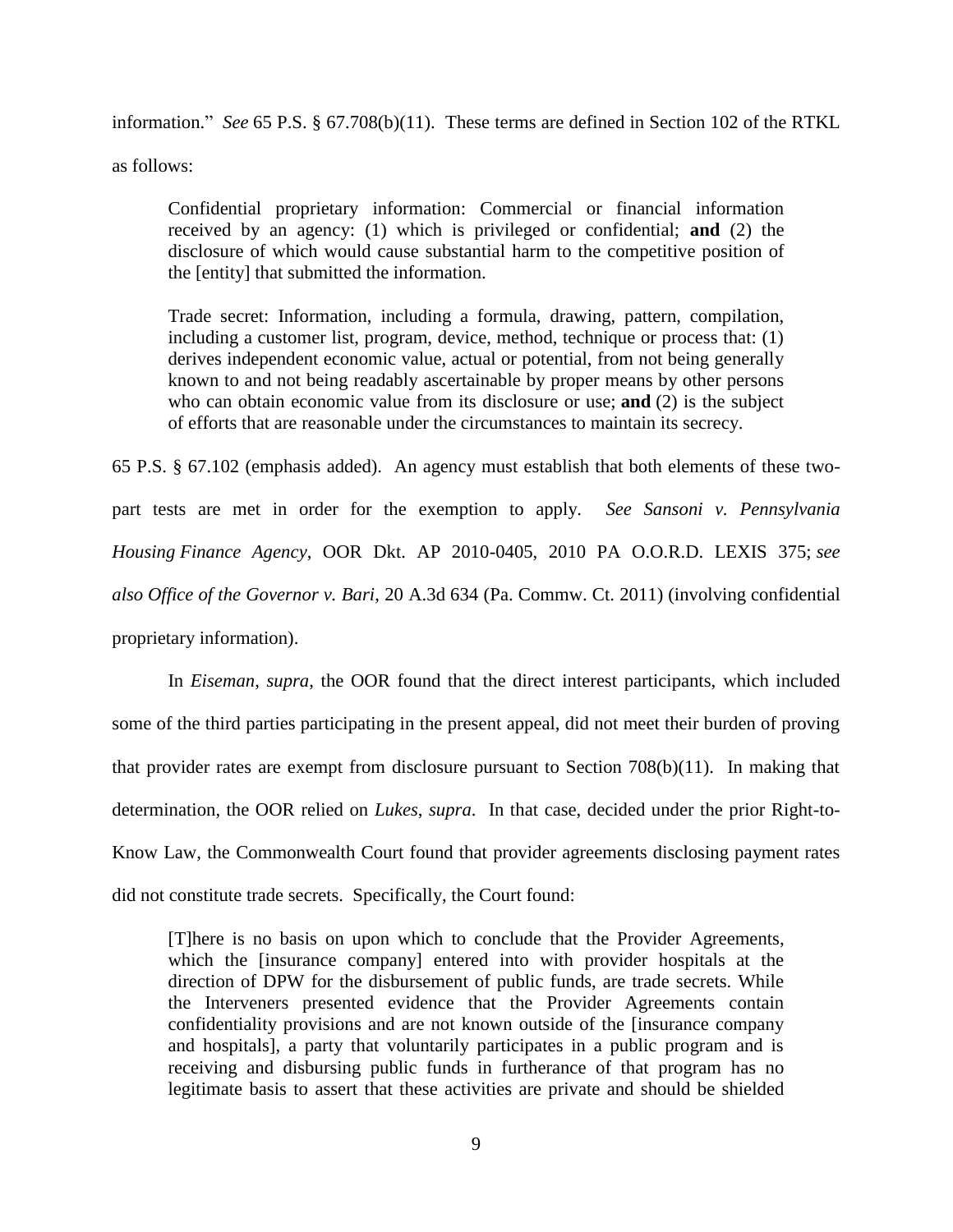from public scrutiny. The threat of competition ... is insufficient to invoke an exemption ... from disclosure.

### *Id.* at 626-27.

The third parties argue that the OOR incorrectly relied upon *Lukes* in *Eiseman,* and that, therefore, *Eiseman* should not apply to the present appeal. However, the OOR will not overturn *Eiseman* and instead finds that the reasoning in *Eiseman* is applicable to the present appeal. Here, like in *Eiseman*, the third parties have provided numerous affidavits attesting to the steps taken to keep the requested information secret and confidential. However, the third parties have not established that they would suffer "substantial harm" if this information was disclosed, or that the information derives economic value from not being generally known to competitors.

The third parties attest that they each take measures to keep rate information confidential. Further, the third parties attest that the "harm" that they will suffer if this rate information is released is competition from competitors. For example, the Croce, Sehi, Morsell, and Haraway affidavits attest that release of this rate information could: 1) enable competitors to "undercut" their businesses, and 2) "cause the providers [i.e., dentists] to seek higher rates." Likewise, the Cianfrocco, Hardy, and Hebert affidavits attest that disclosure of this rate information "would offer solid parameters by which competitors could refine their own pricing strategies in an effort to win business away." However, these affidavits go on to explain that "[r]ates vary by dental practice and are based on a variety of factors, including but not limited to the need for the practice in the network, the number of existing Medical Assistance enrollees that are patients of the practice, and the types of services rendered (i.e., general dentistry, pediatric dentistry, etc.)" and that "[t]he rates are also reevaluated and possibly renegotiated periodically."

While the OOR understands that the third parties consider rate information confidential, like in *Lukes*, "[t]he threat of competition ... is insufficient to invoke an exemption ... from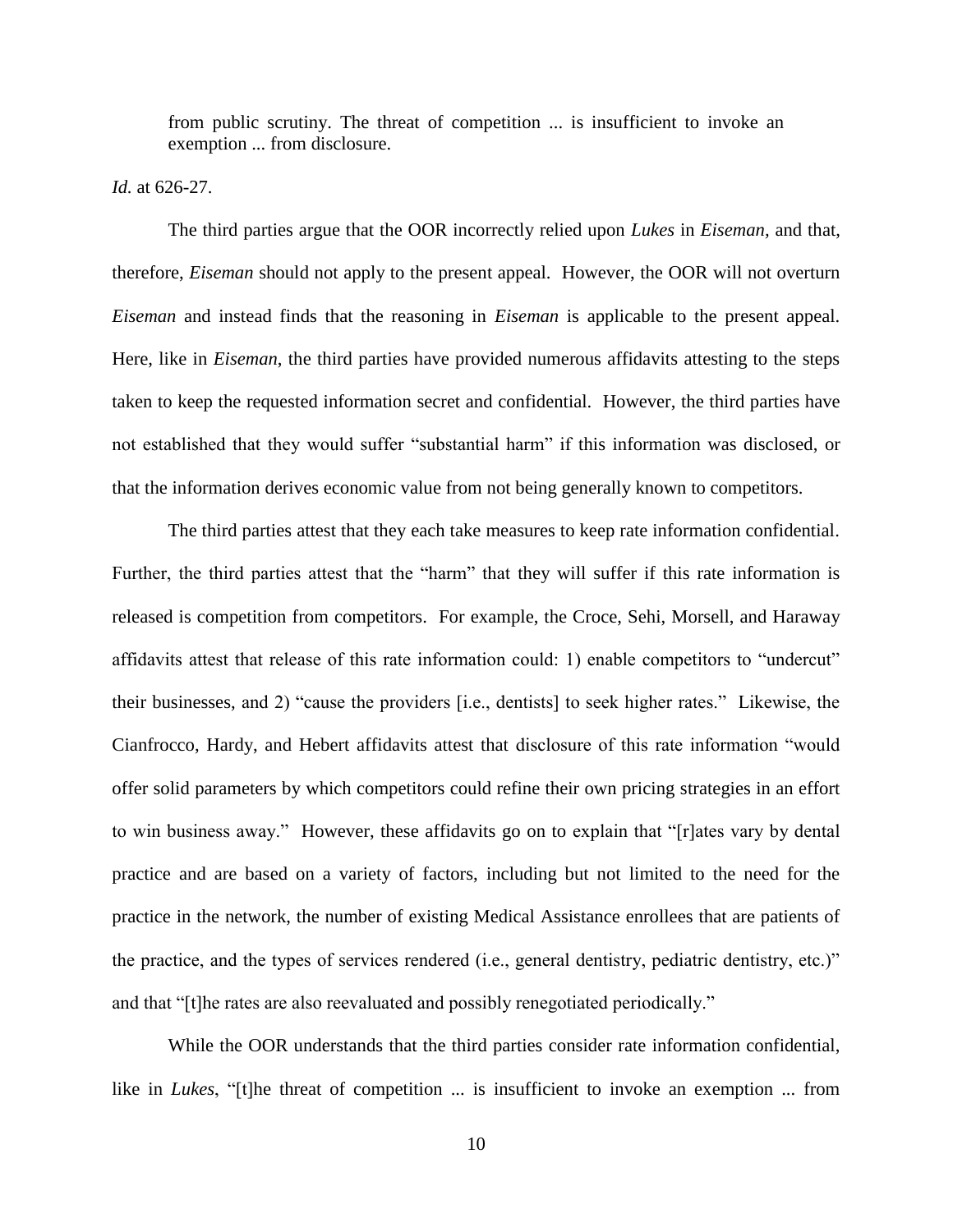disclosure." *See Lukes*, *supra*. The third parties have shown that the rates paid to dentists change periodically, or are at least "reevaluated." As such, there is no evidence demonstrating how disclosure of this information undermines the parties' present competitive positions or has present economic relevant or value, as the information may very well may be "outdated" by the time of its release. Accordingly, the OOR finds that the requested information does not constitute a trade secret or confidential proprietary information and that the third parties failed to meet the burden of proving that this information is exempt from disclosure pursuant to Section 708(b)(11) of the RTKL. *See* 65 P.S. § 67.708(a)(1); *Allegheny County Dep't of Admin. Servs. v. A Second Chance, Inc.*, 13 A.3d 1025, 1042 (Pa. Commw. Ct. 2011) ("[W]e believe it equally appropriate under the law to place the burden on third-party contractors …"). Accordingly, the appeal is granted.

#### **CONCLUSION**

For the foregoing reasons, Requester's appeal is **granted** and the Department is required to disclose all responsive records to the Requester within thirty (30) days. This Final Determination is binding on all parties. Within thirty (30) days of the mailing date of this Final Determination, any party may appeal to the Commonwealth Court. 65 P.S. § 67.1301(a). All parties must be served with notice of the appeal. The OOR also shall be served notice and have an opportunity to respond according to court rules as per Section 1303 of the RTKL. This Final Determination shall be placed on the OOR website at: [http://openrecords.state.pa.us.](http://openrecords.state.pa.us/)

#### **FINAL DETERMINATION ISSUED AND MAILED: May 7, 2013**

Kyle Cynelegete

\_\_\_\_\_\_\_\_\_\_\_\_\_\_\_\_\_\_\_\_\_\_